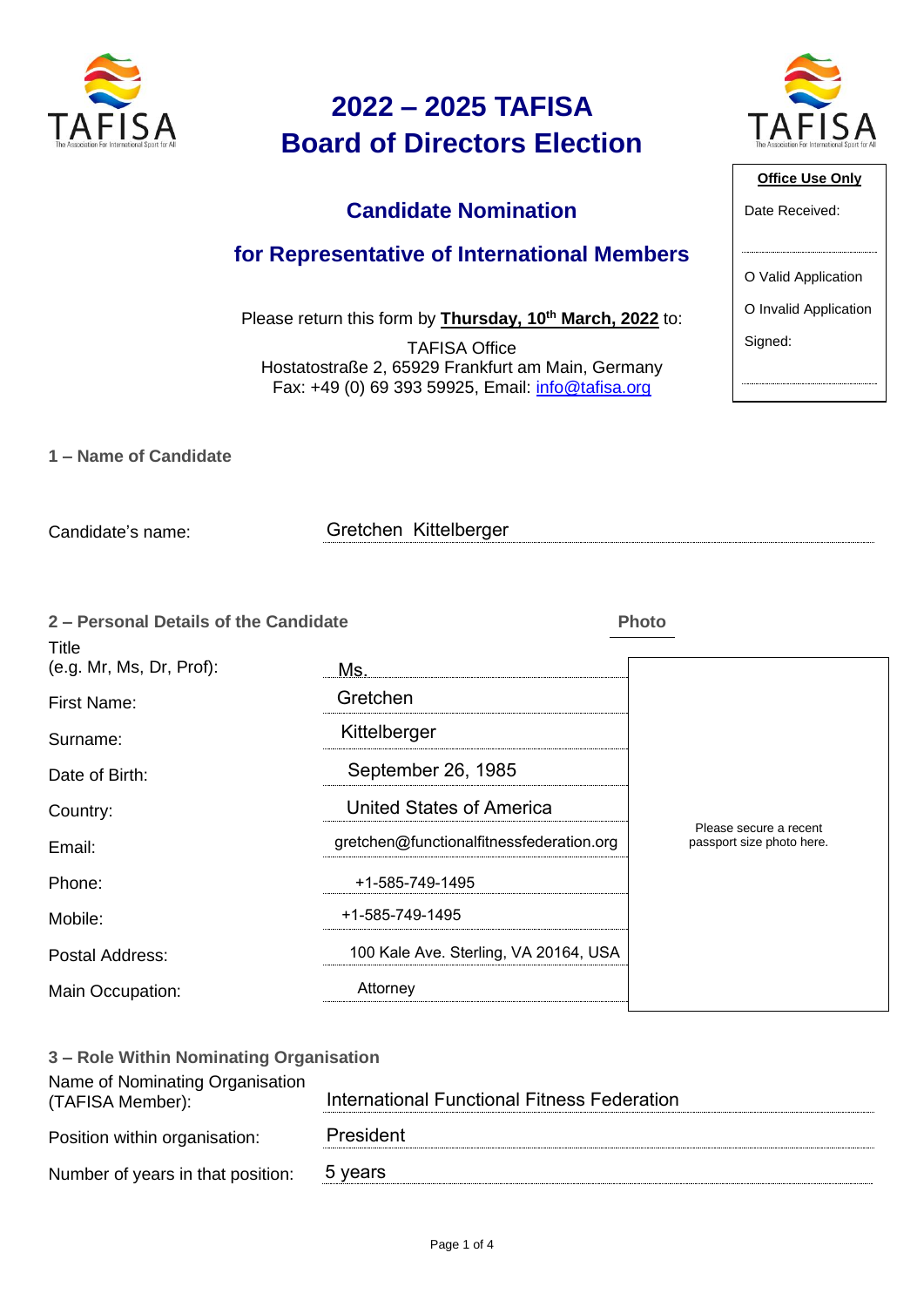



Special contributions to Sport for All in this role: Led the International Functional Fitness Federation (iF3) to develop and run events for Masters athletes (ages 30-65+) which promote fitness across the lifespan and events for Youth athletes ages 13-18 to encourage safe movement patterns and an interest in fitness

**4 – Other Positions, Contributions and Achievements in the Field of Sport for All and Physical Activity (Optional)**

Please describe any of your further contributions and achievements in the Field of Sport for All and Physical Activity (this may include current and past positions or roles within other organisations, publications…)

- CrossFit Coach since 2010; working with athletes in both individual and group settings to reach their

health and physical fitness goals

**5 – Command of English (working language of TAFISA)**

Please check as applies



Fluent English speaker

П

Limited English speaker

 $\Box$  I confirm that I have the intention to improve my English within a year, if elected

 $\Box$  I confirm that I have staff at disposal to support me carry out my TAFISA Board duties in English Other fluently spoken languages: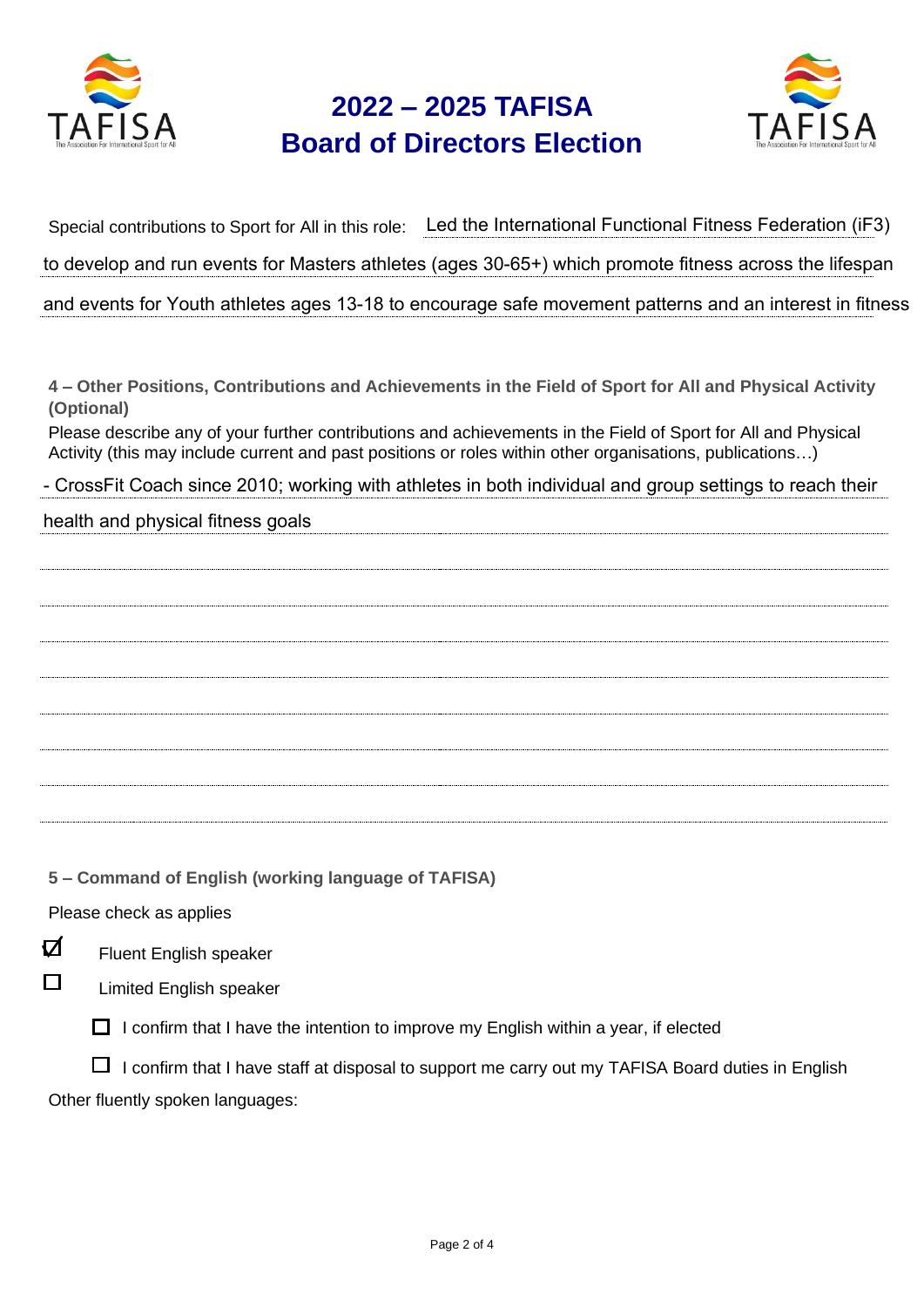



- **6 – Attendance at Board Meetings and General Assemblies**
- Please confirm by checking the boxes
- $\Box$  I confirm my willingness to attend TAFISA Board of Directors Meetings (2 3 times per year) and TAFISA General Assemblies (once every two years)
- $\boxtimes$  I confirm that costs associated with travel to Board Meetings and General Assemblies will be borne by the Board Member themselves or their organisation, unless otherwise stipulated by the TAFISA Board of **Directors**
- **7 – Dedication to TAFISA**

Please confirm by checking the box

- $\boxtimes$  I confirm that, if elected, I will be expected to actively support and contribute to TAFISA and its initiatives, including:
	- **•** Promoting TAFISA and its initiatives locally and internationally,
	- Encouraging membership,
	- Supporting coordination of (local) events and programs, e.g. World Challenge Day, World Walking Day, World/Regional Sport for Games, World Congress, Certified Leadership Courses, etc,
	- Contributing to TAFISA publications, including newsletters, and the website,
	- **•** Identifying and fostering relationships with potential sponsors and partners, and
	- Supporting other countries.

#### **8 – Benefit to TAFISA**

Please describe, in a few words, how you intend to support TAFISA's growth and development if elected, as well as any special benefits that you may bring to TAFISA:

Throughout my years involved in functional fitness, I have learned not only the importance of physical

activity for everyone regardless of age, gender, socioeconomic status, or physical ability, but I have had

first hand experience in creating unique environments for people from all walks of life which allow each

person to enjoy sport and fitness in their own way and want to come back through the door day after

day. If elected, I will bring this experience to TAFISA to help the organize come up with new strategies on how to introduce more people to new sports and fitness activities and keep them engaged for life.